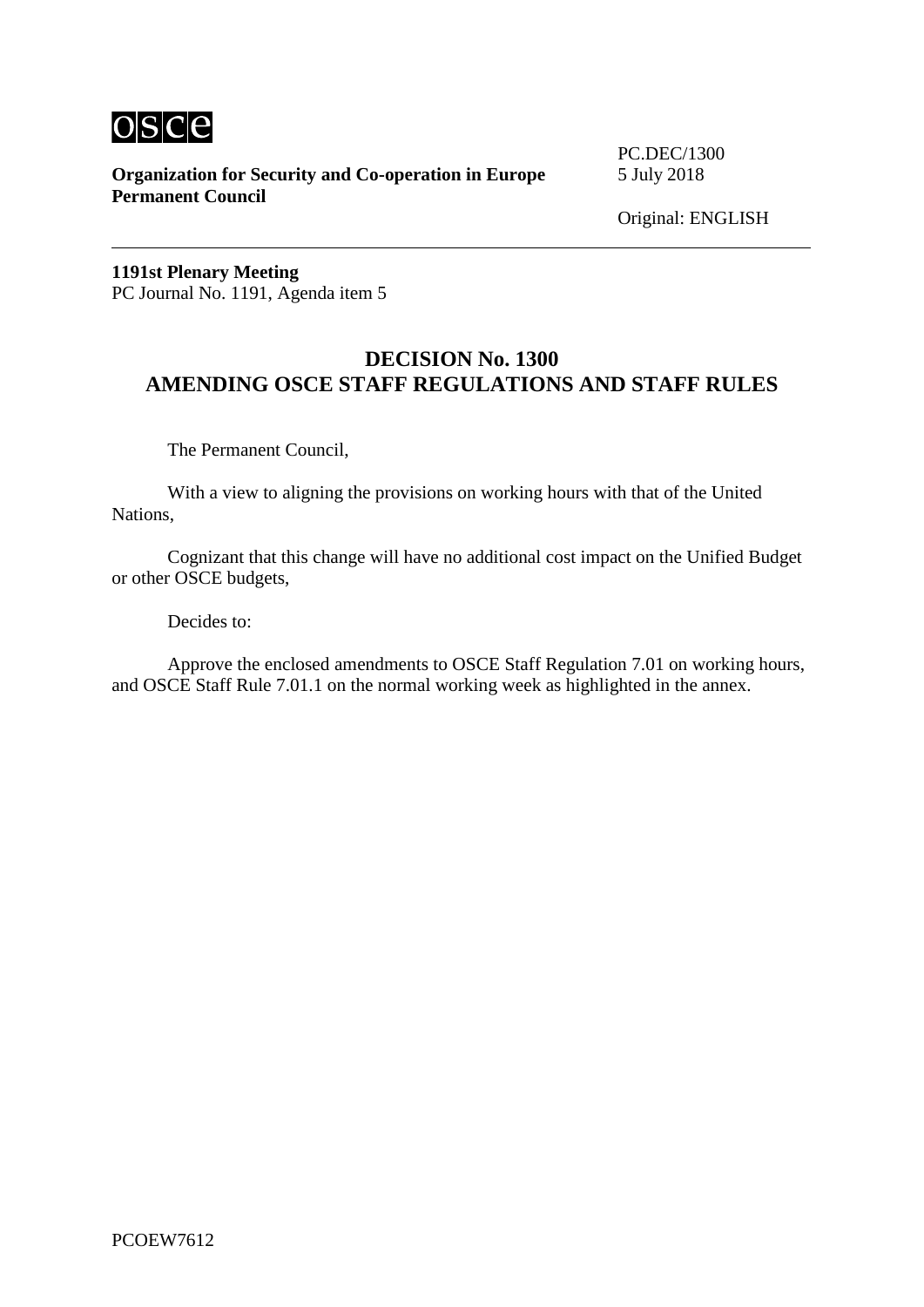PC.DEC/1300 5 July 2018 Annex

## **AMENDMENTS TO THE OSCE STAFF REGULATIONS AND STAFF RULES**

| <b>CURRENT TEXT OF THE STAFF</b><br><b>REGULATIONS AND</b><br><b>STAFF RULES</b>                                                                                                                                                                                                                                                                                                           | PROPOSED AMENDMENTS                                                                                                                                                                                                                                                                                                                                                                                        |
|--------------------------------------------------------------------------------------------------------------------------------------------------------------------------------------------------------------------------------------------------------------------------------------------------------------------------------------------------------------------------------------------|------------------------------------------------------------------------------------------------------------------------------------------------------------------------------------------------------------------------------------------------------------------------------------------------------------------------------------------------------------------------------------------------------------|
| <b>Regulation 7.01 — Working Hours</b>                                                                                                                                                                                                                                                                                                                                                     | <b>Regulation 7.01 – Working Hours</b>                                                                                                                                                                                                                                                                                                                                                                     |
| The working week and working hours<br>(a)<br>shall be defined by the Secretary General and<br>the heads of institution/mission, according to<br>the normal practice at the respective duty<br>stations and be included in the Staff Rules.                                                                                                                                                 | The working week and working hours<br>(a)<br>shall be defined by the Secretary General and<br>the heads of institution/mission in<br>consultation with the Secretary General,<br>according to the normal practice at the<br>respective duty stations and be included in<br>the Staff Rules.                                                                                                                |
| The Staff Rules shall specify the<br>(b)<br>conditions under which overtime may be<br>compensated, as well as the conditions<br>applicable to part-time work, night work and<br>service outside normal working hours.                                                                                                                                                                      | The Staff Rules shall specify the<br>(b)<br>conditions under which overtime may be<br>compensated, as well as the conditions<br>applicable to part-time work, night work and<br>service outside normal working hours.                                                                                                                                                                                      |
| (c)<br>The Secretary General, in<br>consultation with the heads of institution and<br>missions, shall decide which days are to be<br>observed as holidays at each duty station.<br>There shall be nine OSCE holidays in each<br>calendar year.                                                                                                                                             | (c)<br>The Secretary General, in<br>consultation with the heads of institution and<br>missions, shall decide which days are to be<br>observed as holidays at each duty station.<br>There shall be nine OSCE holidays in each<br>calendar year.                                                                                                                                                             |
| Rule 7.01.1 — Normal Working Week                                                                                                                                                                                                                                                                                                                                                          | Rule 7.01.1 — Normal Working Week                                                                                                                                                                                                                                                                                                                                                                          |
| The normal working week shall<br>(a)<br>consist of forty working hours, divided into<br>five working days of eight hours each.<br>However, depending on the nature of the<br>post, the working hours may be organized<br>differently and may include night or shift<br>work, as specified in the letter of<br>appointment or terms of assignment of the<br>staff/mission member concerned. | The normal working week shall<br>(a)<br>consist of forty working hours <del>, divided into</del><br>five working days of eight hours each.<br>However, pursuant to Regulation 7.01 (a),<br>the Secretary General or the respective<br>head of institution/mission may modify the<br>normal working week. Any such<br>modifications shall be reflected in salary<br>scales pursuant to Regulation 5.02 (b). |